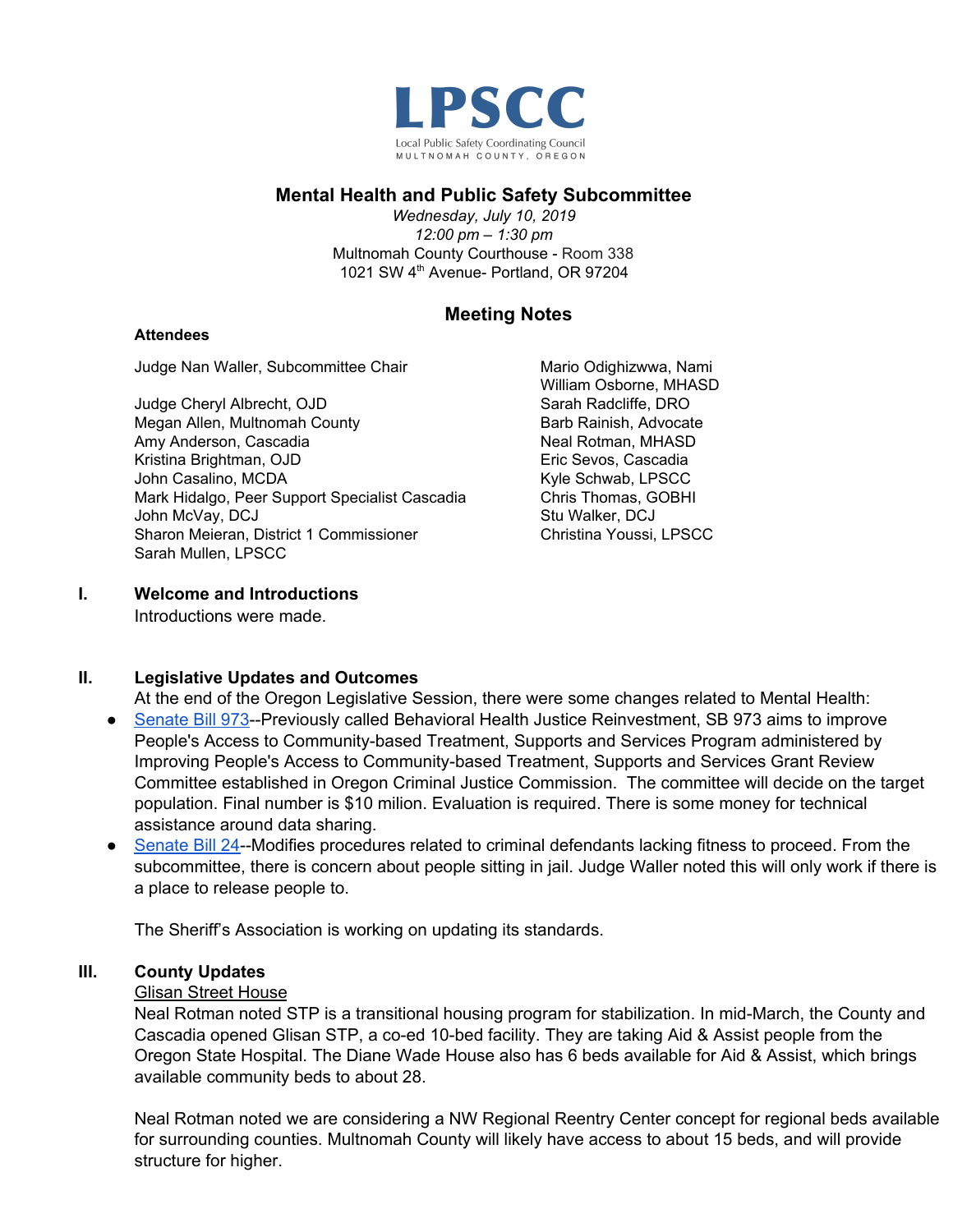

#### Behavioral Health Resource Center at Bushong Building

Neal Rotman announced the county has purchased a building on 333 SW Park that will house a peer-led behavioral health resource center. There will be some transitional housing and the option to use space for emergency shelter (during inclement weather). There was discussion around the need for security. There will be soft security (trained peers) and some hard security (cameras and more highly trained staff). Still working on the architecture and how to screening for intended population. The opening is over a year out.

A peer advocate noted Rose Haven is a good example of how a similar concept works well (18th & Lovejoy).

#### Aid & Assist Analysis

Kyle Schwab said LPSCC is in the early stages of conducting an evaluation for the Aid & Assist Rapid Evaluation process. There will be updates at future meetings.

#### PRA Intercept Mapping

Sarah Mullen announced LPSCC will be working with PRA to analyze Intercept 0 (Community Service) & 1 (Law Enforcement) with the goal to find alternative responses to crisis that is not a law enforcement response. She distributed a Sequential Intercept Model handout.

# **IV. Disability Rights of Oregon Report and Response**

Sarah Radcliffe presented findings in the recent DRO report: The ["Unwanteds":](https://droregon.org/wp-content/uploads/Report-The-Unwanteds-Looking-for-Help-Landing-in-Jail-2019-June18.pdf) Looking for help, landing in jail. An analysis of how trespass arrests at [Portland-area](https://droregon.org/wp-content/uploads/Report-The-Unwanteds-Looking-for-Help-Landing-in-Jail-2019-June18.pdf) hospitals criminalize mental illness.

The report looks at how trespass arrests at hospitals leads to criminal justice involvement. DRO looked at police records and came up with recommendations. Sarah shared stories highlighted in the report.

There was discussion about where people should go other than hospital or jail.

Judge Waller noted we need a culture shift for more acceptance of mental illness. Recommendations:

- Overhauling trespass policies at hospital. Have a clinical review.
- Enforcement of hospital inpatient and emergency department discharge planning requirements.
- Create non-law enforcement street response teams; police commitment to diversion rather than arrest
- Investments in housing & community-based behavioral healthcare.

The DRO has a [video](https://www.youtube.com/watch?v=xfLfdU8Nu9s) called Decriminalize Mental Illness.

A peer noted there is now some fear of going to the hospital after seeing the report. Can there be some community engagement, like Know Your Rights training?

The meeting was adjourned.